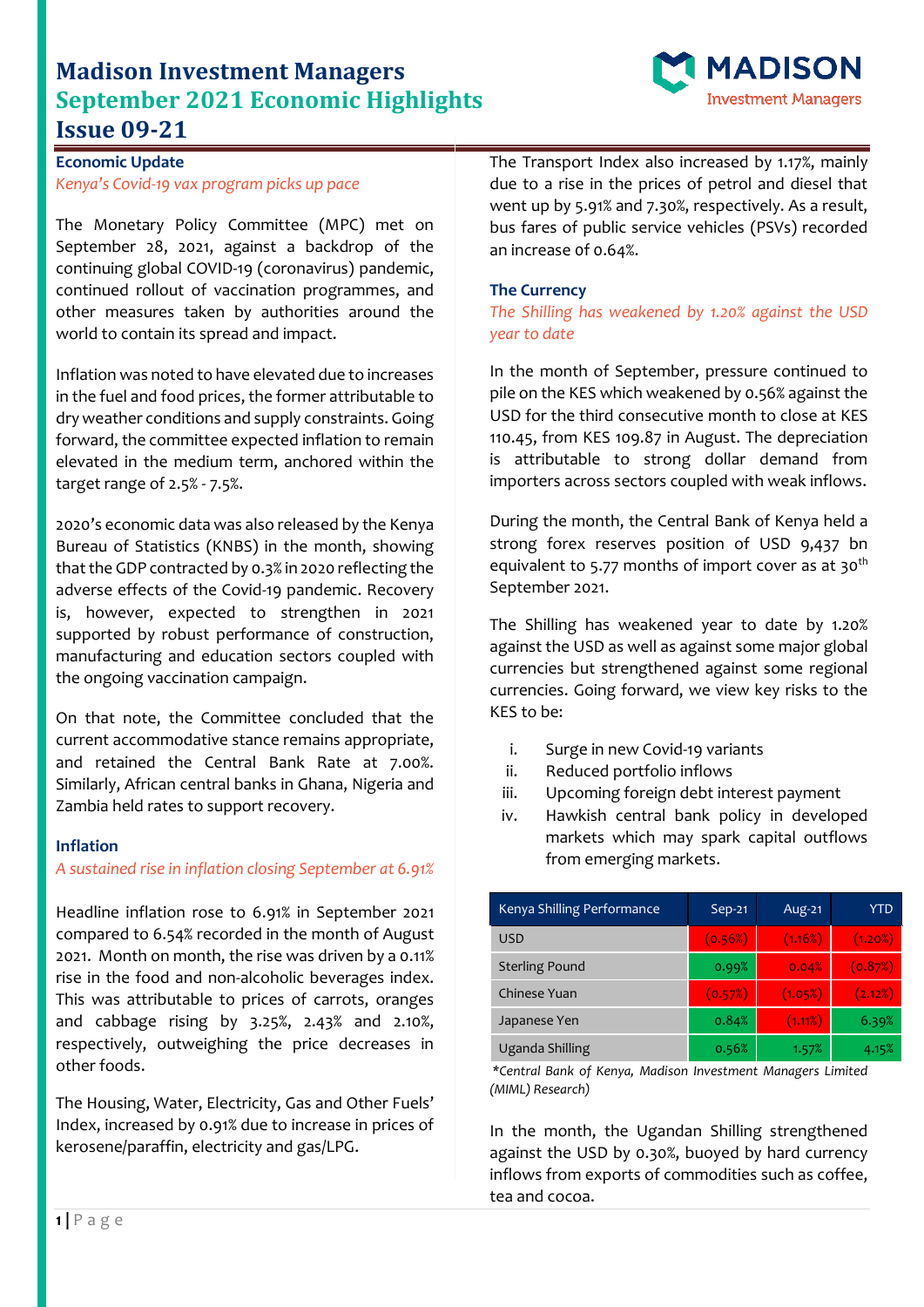# **Madison Investment Managers September 2021 Economic Highlights Issue 09-21**



**Fixed Income Performance** *T-bill yields rose in the month of September*

During the month under review, average yields on the 91-day paper, the 182-day papers and the 364- day paper rose by 26 bps, 17 bps and 32 bps to close at 6.83%, 7.25% and 7.89%, respectively. Overall subscription, on the other hand, decreased to 67.26% on average from 71.59% observed in August 2021.



*<sup>(</sup>Central Bank of Kenya, Madison Investment Managers Limited (MIML) Research)*

In September, the Central Bank issued an infrastructure bond, IFB1/2021/21, seeking to raise KES 75bn for funding infrastructure projects for fiscal year 2021/22. The auction was oversubscribed at 201.67%. The Central Bank received bids worth KES 151.26bn and accepted KES 106.75 bn resulting in an acceptance ratio of 70.57%.

The weighted average rate of accepted bids for the bond came in at 12.737%, while the coupon rate which was market determined, was 12.737%. The bond is tax exempt.

Secondary bond turnover rose by 38.15% in September to KES 114.74 bn from KES 83.06 bn in August, due to increased trading of IFB1/2021/21.

In the month, Nigeria raised USD 4 bn in a multitranche Eurobond issue which was 4x oversubscribed, as investors offered USD 12.2 bn for the 7-year and 30-year notes issued. The 7-year and 3 year loans were priced at 6.125% and 8.250%, respectively.

### **Equities Market Performance**

*NSE benchmark indices recorded mixed performances in the month*

In the month of September, the NASI and NSE 25 declined by 2.20% and 2.59%, respectively, while the NSE 20 gained by 0.51%. This was attributable to price downturns recorded by large caps such as Safaricom, KCB Group and Equity Bank of 1.17%, 3.61% and 4.69%, respectively. However, price gains in counters such as ScanGroup and KPLC of 46.11% and 22.86% sustained NSE 20's performance.

Foreign investors turned net sellers, with net outflows of KES 0.94 bn from a net buying position of KES 1.72 bn recorded in August on profit-taking. Equities turnover in the month fell by 14.37% to KES 10.14 bn from KES 11.84 bn.

#### **Global Markets**

### *Fears of rising inflation rates, slowing economic growth amid a rise in energy prices*

The month of September was marked by a surge in global commodity and energy prices, sparking fears that the already high inflation rates around global economies may remain elevated in the near-term. To curb a rise in inflation, central banks around the globe are preparing to withdraw policy support measures which were put in place to bolster recovery.

The U.S Federal Reserve met last week and confirmed that it would soon begin to cut back its bond purchases. Similar sentiments were echoed by the European Central Bank. The withdrawal of policy support amid the spread of the Delta variant of Covid-19, will slow down of the recovery of economies which are already feared to be stagnant.

Adding to global concerns is the rise in energy prices which has sent major economies such as China and Europe into crisis. Due to supply disruptions, Murban Crude rose 7.74% in the month while coal prices hiked by 42.21%. China is the world's largest consumer of coal and the current crisis it is facing puts global economic recovery at risk.